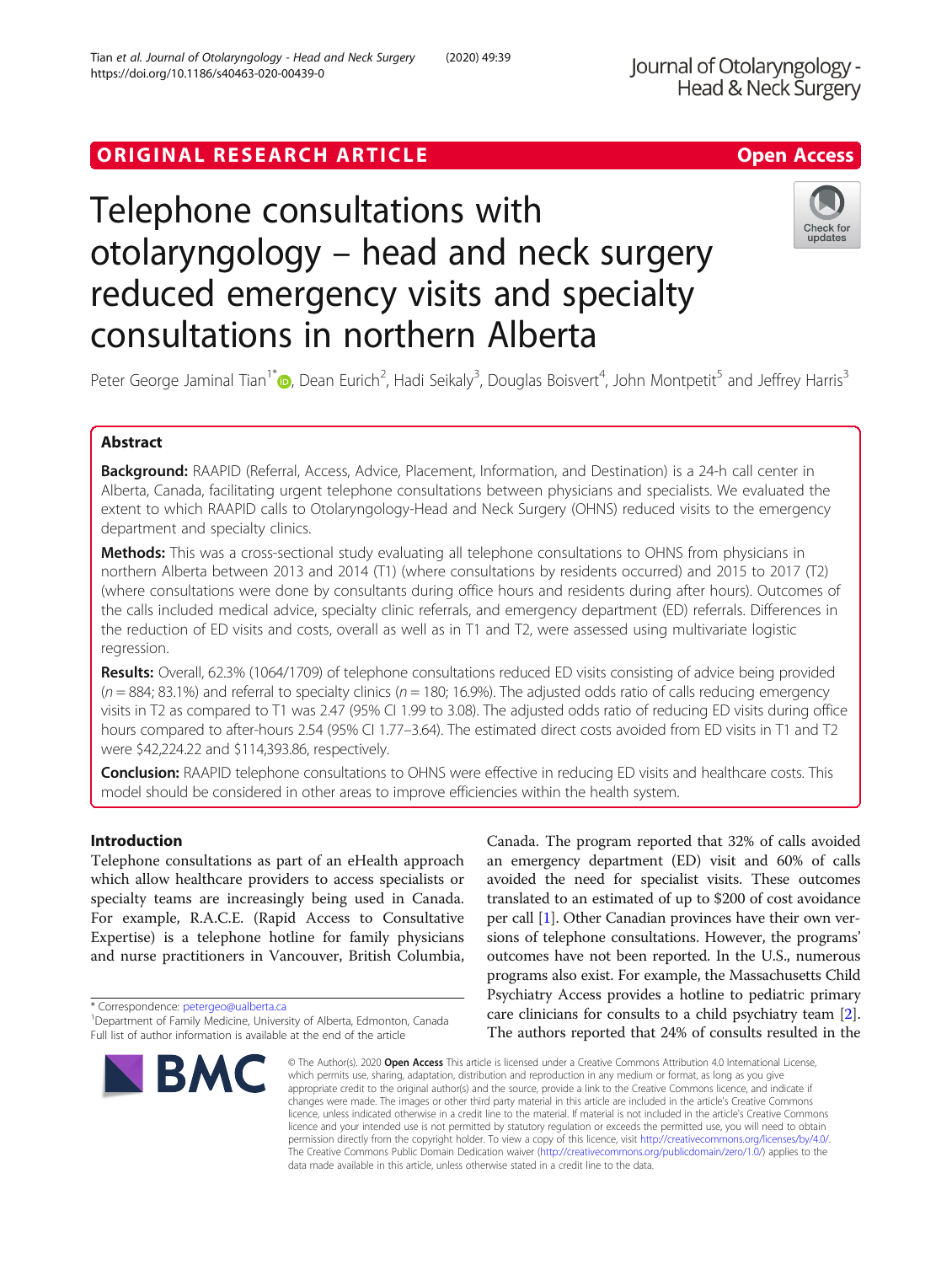primary care clinicians retaining care for the patients. In Italy, a service to access cardiologists, dermatologists, and diabetologists was provided to general practitioners. This resulted in the avoidance of ED visits, hospitalizations, or in-clinic consultations in 77% of calls [[3](#page-7-0)].

Alberta, Canada, has its own program called RAAPID (Referral, Access, Advice, Placement, Information, and Destination) which is a 24-h call center. RAAPID facilitates urgent telephone consultations between Alberta's physicians with specialists in tertiary care centers. This urgent telephone consultation allows patients to be cared for in their own communities, referred to outpatient clinics, or dispatched to emergency departments when needed. Among RAAPID's telephone consultations are those to Otolaryngology – Head and Neck Surgery (OHNS), mainly in the University of Alberta Hospital, Edmonton, Alberta, Canada. Physicians in rural communities dealing with serious airway infections, for example, may call RAAPID to be connected with on-call OHNS staff for medical advice. Whether this service is effective in reducing ED visits is unclear. Thus, we aimed to evaluate whether RAAPID-North's calls to OHNS between 2013 and 2017 reduced visits to the ED, visits to specialty clinics, and healthcare costs.

#### Methods

This was a cross-sectional study with approval from the University of Alberta Health Research Ethics Board (Study ID No. Pro00081649). Between 2013 to 2017, all calls to OHNS in the RAAPID-North Program were evaluated. The RAAPID-North call centre facilitates all urgent calls from physicians located north of the city of Red Deer (Alberta, Canada) which is located between Alberta's two major urban centres (Edmonton and Calgary). Briefly, the telephone consultation process is started when the referring physician calls the 24-h RAA-PID call centre. A nurse receives and triages the call, pages the OHNS staff to arrange a teleconference between the physicians, and receives and executes the disposition [[4](#page-7-0)]. Following each call, detailed information is entered into an administrative database to document the service and includes: date and time of call; patient age and sex; physician caller's site; receiving physician's specialty and site (the University of Alberta Hospital in 98% of calls); response time of the OHNS staff to the page from RAAPID; disposition (i.e., action advised) after the telephone consultation; and time the call was cleared, defined as the time elapsed when the call was received by RAAPID to the time the consultation was completed. The time to clear a call represented the total duration required to address the calling physician's concerns, inclusive of time elapsed for administrative support, response time of OHNS staff, and consultation time. See Fig. 1 below. The RAAPID program provided these data to the authors after the latter obtained approval from Alberta Health Services.

Figure adapted and modified from: Montpetit J, Burke D, Carlson K. DTN – Interfacing with RAAPID. Quality Improvement and Clinical Research – Alberta Stroke

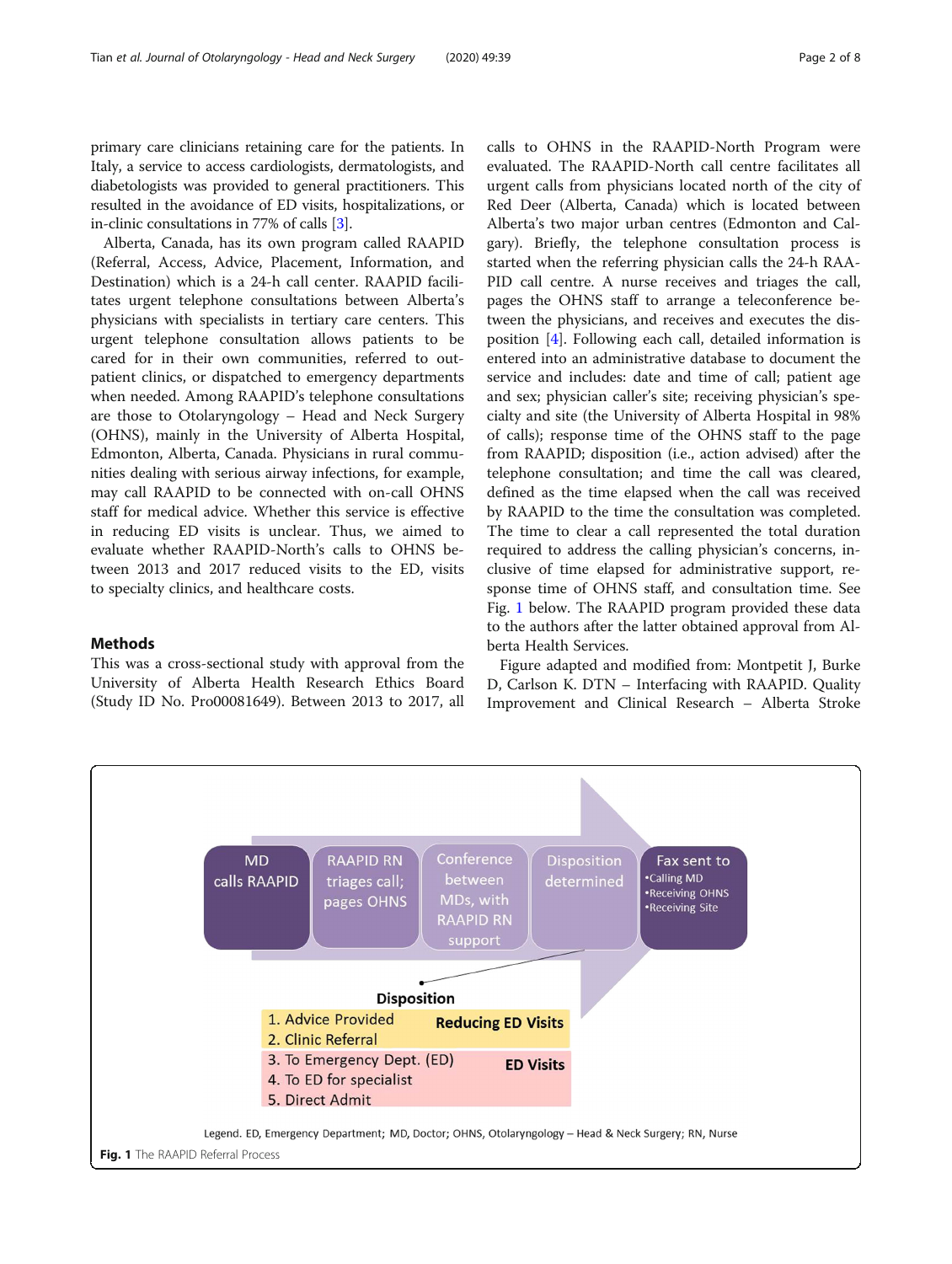Program, University of Calgary, Calgary, AB. 2017 [cited 2017 Jul 28].]

#### **Outcomes**

Our main outcome of interest was reduction of ED visits after the telephone consultations. Each RAAPID call received by a consultant or resident is associated with a final disposition of one of the following: (1) medical advice only to the physician caller, (2) referral to an outpatient specialist clinic, and (3) medical advice to proceed to the ED. Consultations resulting only in advice to the physician caller or advising referrals to an outpatient specialty clinic were classified as consultations reducing ED visits. This classification is justified as the calling physicians have no other options available to assist in the management of their patients in the province. As a result, directing patients to an ED may be the only avenue available to these patients to obtain the medical assessments/advice required in the absence of the RAAPID program. We categorized telephone consultations advising referrals to the ED or advising direct admissions as consultations resulting in ED visits, irrespective of whether this actually occurred. Other studies have used dispositions or plans after the telephone consultations to estimate the prevention of ED visits or specialty consults [\[1](#page-7-0), [3](#page-7-0), [5](#page-7-0)–[7\]](#page-7-0).

#### Statistical methods

Descriptive statistics were used to describe the characteristics of the patients and calls. To evaluate the overall impact of the RAAPID program, the entire time period between 2013 to 2017 was used. We divided the period into two separate time frames of analysis: January 1, 2013 to December 31, 2014 (Time 1, T1) and June 1, 2015 to May 31, 2017 (Time 2, T2). The rationale for having two evaluation periods was the implementation of a procedural change in 2015. Before January 2015, RAAPID calls were initially taken by OHNS residents. However, in January 2015, a procedural change routed all office-hour (i.e., 0900H to 1659H Monday to Friday) RAAPID consults directly to the OHNS consultants while after-hour calls were still directed to residents. For analyses, we evaluated the outcomes of the two time frames combined and also compared the outcomes before (T1) and after (T2) the procedural change, as well as for office-hour and after-hour consultations. To allow sufficient time for the new procedures to be implemented in T2, a washout period of 5 months (Jan 1, 2015 to May 31, 2015) was used and excluded from all analyses as it is expected that the program was less efficient as new procedures were implemented. Logistic regression was used to estimate the odds ratios of reducing ED visits between T1 and T2 after adjusting for the patients' sex and age. Stata version 15.1 SE (StataCorp, College Station, Texas) was used for all analyses.

With respect to cost avoidance, we defined cost avoidance as the estimated expense avoided from consultation fees and average ED visit cost in Alberta. The cost model assumed the following: (a) all the patients would have been referred to the ED had there been no RAAPID telephone consultations; (b) the calling physician would not bill an additional fee for the RAAPID call because he would have billed for the initial consultation of the patient; (c) the OHNS consultant called would bill for the RAAPID call; (d) the OHNS resident called would not bill for the RAAPID call as they do not receive service fees in Alberta; (e) additional costs from diagnostic and management procedures would remain equivalent had the RAAPID call not occurred.

The cost model entails that had there been no RAA-PID consultation, the patient would have been sent to the ED and the average of cost of an ED visit would have been incurred by the healthcare system. See Formula (Fig. [2](#page-3-0)). Here are three sample scenarios.

#### Scenario 1

When a RAAPID consultation to an OHNS consultant resulted in a disposition of advice given to the calling physician, the healthcare system would have avoided the cost of an ED visit, minus the cost of physician claims for the calls.

#### Scenario 2

When the consultation to an OHNS consultant resulted in a disposition of being referred to a specialty clinic, the healthcare system would have avoided the cost of an ED visit minus the cost of the physician claims for the calls and minus the physician claim for the specialty clinic.

#### Scenario 3

When a RAAPID consultation to an OHNS consultant resulted in a disposition of being referred to the ED, the potential avoided cost of an ED visit is cancelled by the referral for an ED visit. Moreover, in this scenario, the healthcare system would have incurred the cost of physician claims for the calls.

See Additional file [1](#page-6-0) for the detailed costs estimates and reference values across 12 scenarios. This cost model only considers the average cost of an ED visit for OHNS patients. The model underestimates the costs from additional fees associated with OHNS ED consult and incidental procedures (e.g., endoscopy). Moreover, indirect costs (e.g., patient travel, time off work, administrative cost of the ED program and RAAPID program, ground and air emergency transportation) were not included in the model because of lack of data.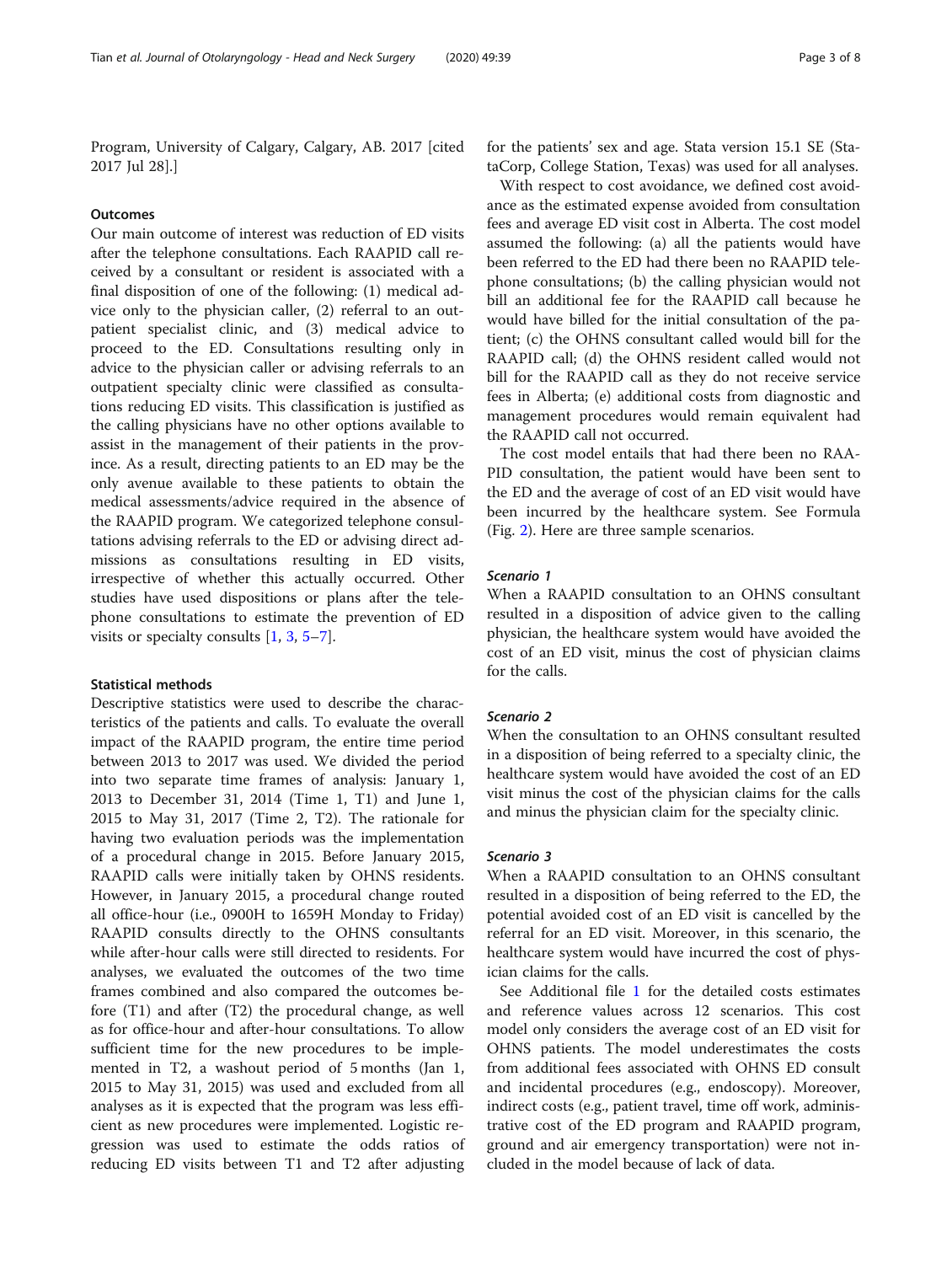<span id="page-3-0"></span>

#### Results

Between 2013 to 2017, there were 1709 RAAPID calls to OHNS from the RAAPID-North program. There were 474 (27.7%) calls in T1 and 1235 (72.3%) calls in T2. This represented an increase of 261% from T1 to T2. Out of the total calls, 45.6% of calls occurred during office hours on weekdays, 29.5% during after-office hours on weekdays, and 24.9% during weekends (Table [1](#page-4-0)). Eleven calls were excluded because of the uncertainty of the dispositions.

The average age of patients was 45.6 years (SD 21.9 years). The age of the patients ranged from 0 to 100 years with 73% ( $n = 1249$ ) of patients belonging to the 21–70 age categories. Patients in T1 had a slightly lower mean age than T2 (41.3 vs 47.2 years,  $p < 0.001$ ) (Table [1\)](#page-4-0). Overall, 43.4% of patients were females, with no dif-ference between T[1](#page-4-0) and T2 ( $p = 0.346$ ) (Table 1).

After receiving the page from RAAPID, the average response time was 18.9 min (SD 34.6) for the specialist/ resident and 50.4 min (SD: 72.5 min) to clear a call. Majority of calls  $(n = 1281, 75%)$  were cleared within an hour and 90% ( $n = 1546$ ) within 2 h. The time to response and time to clear during office hours was quicker than after hours in both T1 and T2 (Table [1\)](#page-4-0).

As expected, 97.1% (1660/1709) of the callers were from Alberta, with the rest from Northwest Territories  $(n = 39, 2.3%)$  of which the University of Alberta Hospital is a service facility, Saskatchewan ( $n = 7$ , 0.4%), Nunavut ( $n = 2$ , 0.1%), and British Columbia ( $n = 1$ , 0.1%). 52% of calls came from sites within 50 km to the University of Alberta Hospital while 38% of the calls were from sites farther than 100 km (Table [2](#page-5-0)). Most of the physician callers (98.3%; 1680/1709) were connected to OHNS in the University of Alberta Hospital. The rest of the callers were routed to other facilities, mostly in Edmonton.

Regarding the primary endpoint, 62.3% (1064/1709) of RAAPID calls resulted in the reduction of ED visits. Of these calls, 83% ( $n = 884$ ) of calls resulted in advice being provided to the calling physician, allowing for care delivery in the community while 17% ( $n = 180$ ) of calls resulted in a referral to a specialists clinic, allowing for outpatient consultations. Of the remaining calls, 37.7%  $(n = 645)$  of calls resulted in a recommendation of an ED visit or direct admission to hospital. A slightly higher reduction in ED visits was noted during normal office hours ( $n = 557, 71.5\%$ ) compared to after office hours calls ( $n = 507, 54.5\%$ ) ( $p < 0.001$ ).

Comparing T1 and T2, more calls in T2 resulted in a reduction of ED visits (68.6%) than in T1 (45.8%): adjusted odds ratio (OR) 2.48 (95% CI: 1.99 to3.08). This trend was consistently observed in both calls during office-hour and after-hours calls during the weekday or weekend. Moreover, more calls completed during office hours resulted in a reduction of ED visits than during after-hours irrespective of time period evaluated. See Table [2.](#page-5-0)

With respect to cost avoidance, in total, the cost avoided from the telephone consultations was estimated to be \$156,618.08, with more cost avoided in T2 (\$114,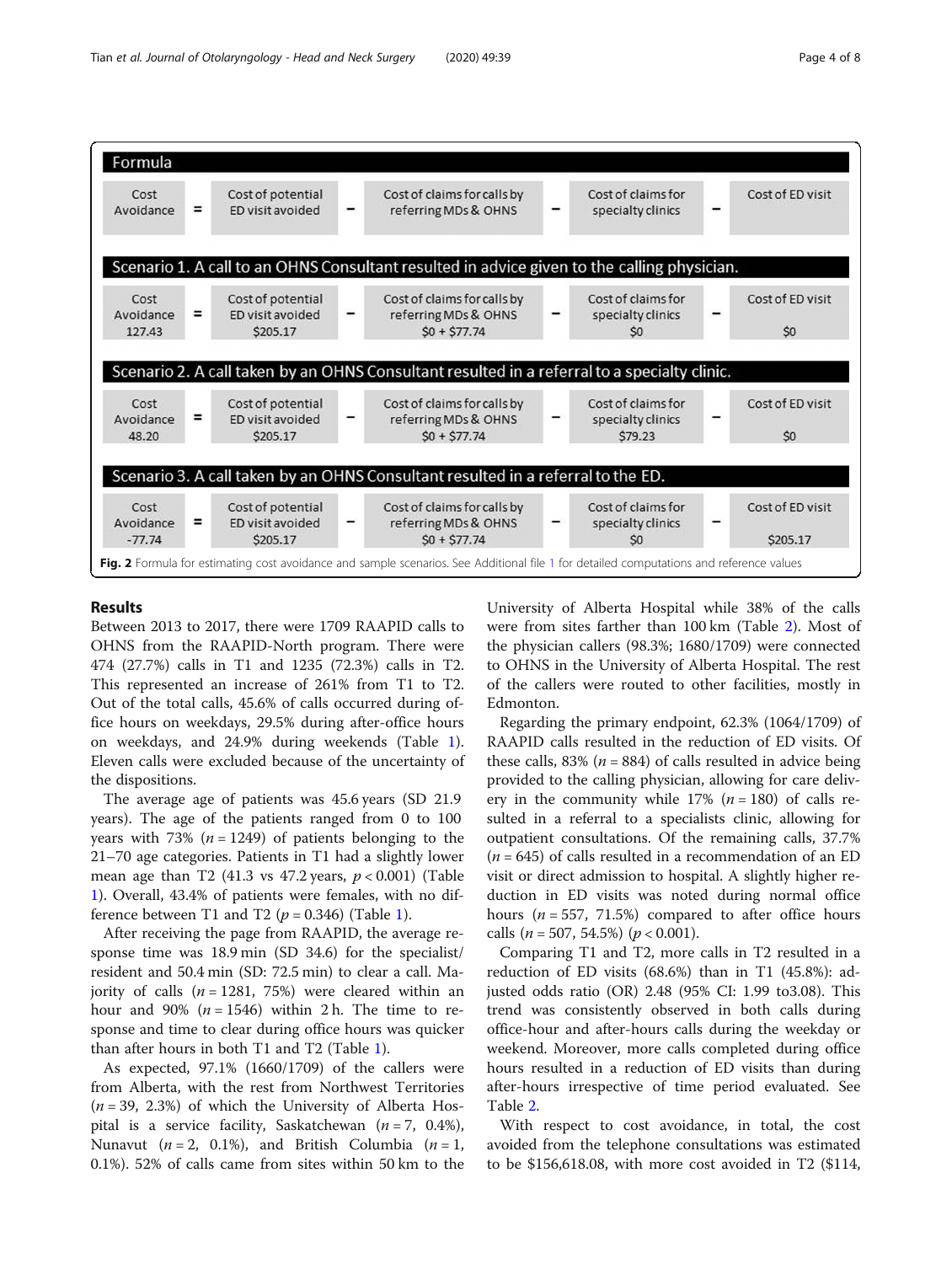|                                                            | Overall<br>$(n = 1709)$<br>Mean (SD) or n (%) | T1<br>$(n = 474)$<br>Mean (SD) or n (%) | T <sub>2</sub><br>$(n = 1235)$<br>Mean (SD) or n (%) | $P$ -value <sup>a</sup> |
|------------------------------------------------------------|-----------------------------------------------|-----------------------------------------|------------------------------------------------------|-------------------------|
| <b>Patient Characteristics</b>                             |                                               |                                         |                                                      |                         |
| Age in years- Overall                                      | 45.6 (21.9)                                   | 41.3 (25.4)                             | 47.2 (20.2)                                          | < 0.001                 |
| $Sex$ – male                                               | 967 (56.6)                                    | 277 (58.4)                              | 690 (55.9)                                           | 0.529                   |
| Characteristics of Calls                                   |                                               |                                         |                                                      |                         |
| Calls during office hours                                  | 779 (100)                                     | 169 (35.6)                              | 610 (78.3)                                           | < 0.001                 |
| Calls during after hours - weekday                         | 504 (100)                                     | 164 (32.5)                              | 340 (67.5)                                           | < 0.001                 |
| Calls during after hours - weekend                         | 426 (100)                                     | 141(33.1)                               | 285 (66.9)                                           | < 0.001                 |
| Response Time (minutes)                                    |                                               |                                         |                                                      |                         |
| Overall                                                    | 18.9 (34.6)                                   | 11.4(20.7)                              | 21.8 (38.4)                                          | < 0.001                 |
| Calls during office hours                                  | 26.0 (42.9)                                   | 12.7 (23.0)                             | 29.9 (46.5)                                          | < 0.001                 |
| Calls during after hours - weekday                         | 15.0 (26.6)                                   | 11.3(16.5)                              | 16.7(30.0)                                           | 0.036                   |
| Calls during after hours - weekend                         | 11.2(22.7)                                    | 9.9(22.1)                               | 11.8(23.0)                                           | 0.425                   |
| Time to clear call (hours)                                 |                                               |                                         |                                                      |                         |
| Overall                                                    | 0.9(1.2)                                      | 0.9(1.6)                                | 0.8(1.0)                                             | 0.169                   |
| Calls during office hours                                  | 0.9(1.1)                                      | 0.8(1.2)                                | 1.0(1.0)                                             | 0.103                   |
| Calls during after hours - weekday                         | 0.9(1.5)                                      | 1.1(2.1)                                | 0.8(1.1)                                             | 0.025                   |
| Calls during after hours - weekend                         | 0.7(1.0)                                      | 0.9(1.2)                                | 0.6(0.9)                                             | 0.023                   |
| Distance of caller to University of Alberta Hospital (kms) |                                               |                                         |                                                      |                         |
| 0-50 km                                                    | 896 (52.4)                                    | 166 (35.0)                              | 730 (59.1)                                           | < 0.001                 |
| $51 - 100$                                                 | 166 (9.7)                                     | 68 (14.4)                               | 98 (7.9)                                             | 0.180                   |
| $101 - 150$                                                | 182 (10.7)                                    | 64 (13.5)                               | 118 (9.6)                                            | 0.422                   |
| $151 - 200$                                                | 110(6.4)                                      | 42 (8.9)                                | 68 (5.5)                                             | 0.491                   |
| $201 - 250$                                                | 152 (8.9)                                     | 66 (14.0)                               | 86 (7.0)                                             | 0.155                   |
| $251 - 300$                                                | 91(5.3)                                       | 39 (8.2)                                | 52 (4.2)                                             | 0.423                   |
| > 300                                                      | 112(6.6)                                      | 29(6.1)                                 | 83 (6.7)                                             | 0.911                   |

#### <span id="page-4-0"></span>Table 1 Characteristics patients, calls, and callers by time frame

<sup>a</sup>for comparison of T1 to T2

393.86) than T1 (\$42,224.22) which is a reflection of both the increased number of calls and higher percentage of calls with reducing ED visits. In T1, more cost was avoided during after-office hours (\$24,299.34) than during office hours (\$17,924.88). In T2, the cost avoided during after-office hours (\$72,749.61) was also more than during office hours (\$41,644.25). See Table [3.](#page-6-0) Overall, the average cost avoided per consultation was \$91.64, with T2 (\$92.63) slightly higher than T1 (\$89.08).

## **Discussion**

Our study showed that telephone consultations to OHNS reduced ED visits in Alberta. Indeed, over 60% of all calls reduced ED visits. Importantly, the majority of these telephone consultations allowed patients to be cared for by their family physicians with < 20% requiring additional outpatient consultation with specialist consults. Moreover, the cost avoidance to the system was substantial despite the procedural changes which relied more on specialists than residents.

Our results are in line with similar studies conducted nationally and internationally. Wilson et al. found British Columbia's telephone consultation program (Rapid Access to Consultative Expertise) resulted in a 60% prevention of a face-to-face specialist consultation and 32% prevention of ED visits [\[1](#page-7-0)]. British Columbia's pilot project offering only access to cardiologists for family physicians reported that 80% of calls addressed issues adequately through telephone and 20% resulted in further consultation [[5\]](#page-7-0). Wegner et al. in the United States reported that among 306 consults between primary care physicians and pediatric subspecialist, 32% avoided pediatric subspecialist visits; 11% avoided hospital transfers; 5% avoided hospital admissions; and 5% avoided ED visits [[6\]](#page-7-0). In a study in France, Salles et al. reported that 38.3% of 714 calls to geriatricians resulted in advice only and only 4.3% resulted in direct admission to ED, 9.2%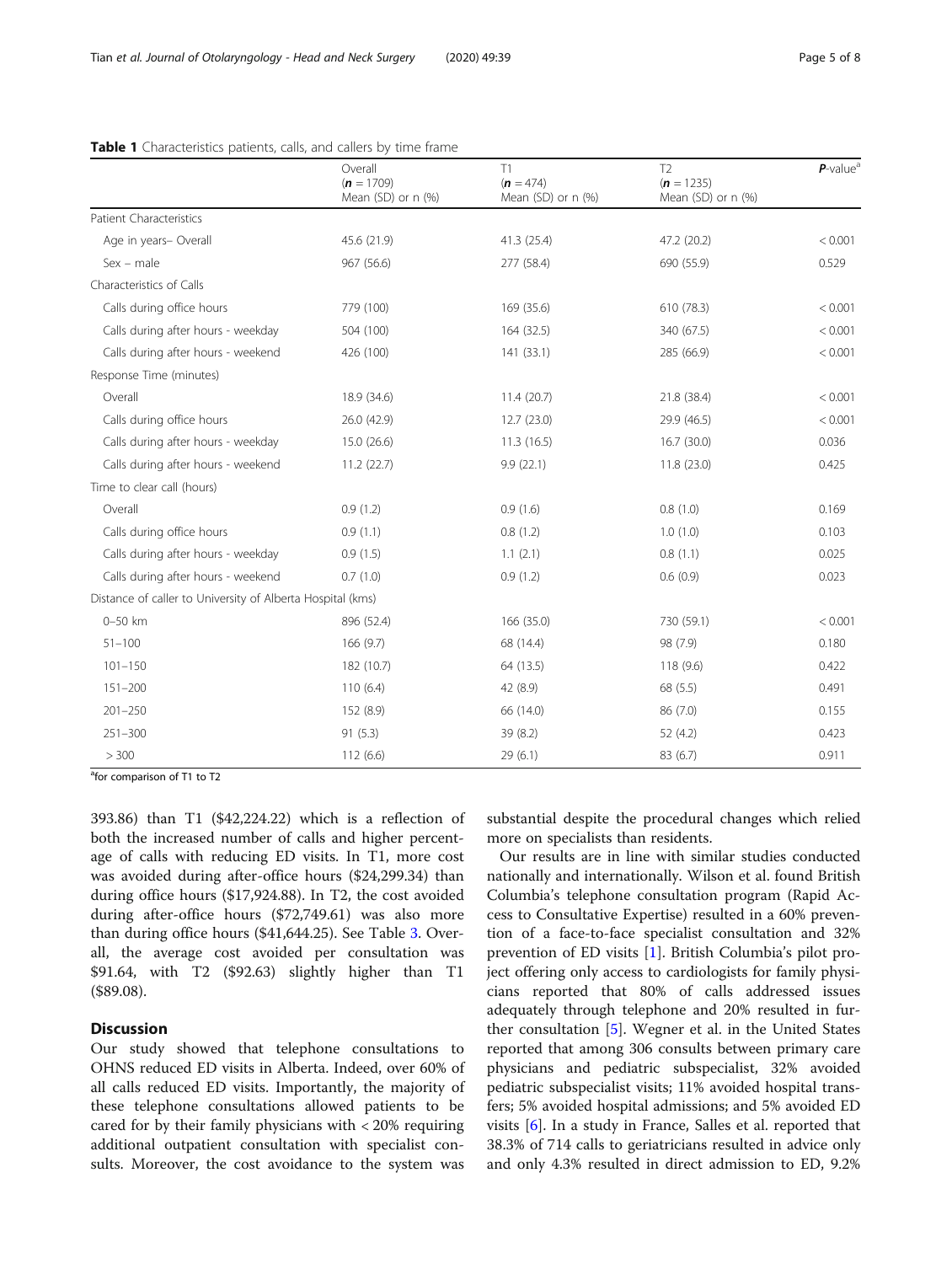|                                          | T1                                                         | T <sub>2</sub> | Overall      |
|------------------------------------------|------------------------------------------------------------|----------------|--------------|
| Overall                                  | 474 (100%)                                                 | 1235 (100%)    | 1709 (100%)  |
| 1. Reducing ED Visits - Overall          | 217 (45.8%)                                                | 847 (68.6%)    | 1064 (62.3%) |
| a. Advice Provided                       | 188 (86.6%)                                                | 696 (82.2%)    | 884 (83.1%)  |
| b. Referral to Clinic                    | 29 (13.4%)                                                 | 151 (17.8%)    | 180 (16.9%)  |
| 2. ED Visit/Direct Admission Recommended | 257(54.2%)                                                 | 388 (31.4%)    | 645 (37.7%)  |
| Crude $OR - T2$ compared to $T1$ ;       | 2.58 (95% CI: 2.08 to 3.21)                                |                |              |
| Adjusted OR                              | 2.48 (95% CI: 1.99.0 to 3.08)                              |                |              |
| Calls- Office Hours ( $n = 779$ )        | 169 (35.7%)                                                | 610 (49.4%)    | 779 (45.6%)  |
| 1. Reducing ED Visits                    | 92 (54.4%)                                                 | 465 (76.2%)    | 557 (71.5%)  |
| a. Advice Provided                       | 80 (87.0%)                                                 | 385 (79.4%)    | 465 (83.5%)  |
| b. Referral to Clinic                    | 12 (13.0%)                                                 | 80 (16.5%)     | 92 (16.5%)   |
| 2. ED Visit/Direct Admission Recommended | 77 (45.6%)                                                 | 145 (23.8%)    | 222 (28.5%)  |
| Crude $OR - T2/T1$<br>Adjusted OR        | 2.68 (95% Cl: 1.88 to 3.83)<br>2.54 (95% CI: 1.77 to 3.64) |                |              |
| Calls- After-Office Hours( $n = 930$ )   | 305 (64.3%)                                                | 625 (50.6%)    | 930 (54.4%)  |
| 1. Reducing ED Visits                    | 125 (41.0%)                                                | 382 (61.1%)    | 507 (54.5%)  |
| a. Advice Provided                       | 108 (86.4%)                                                | 311 (81.4%)    | 419 (82.6%)  |
| b. Referral to Clinic                    | 17 (13.6%)                                                 | 71 (18.6%)     | 88 (17.4%)   |
| 2. ED Visit/Direct Admission Recommended | 180 (59.0%)                                                | 243 (38.9%)    | 423 (45.5%)  |
| Crude $OR - T2/T1$                       | 2.26 (95% CI: 1.71 to 2.99)                                |                |              |
| Adjusted OR                              | 2.19 (95% Cl: 1.66 to 2.91)                                |                |              |

<span id="page-5-0"></span>

| Table 2 Dispositions of calls by time frame |  |  |
|---------------------------------------------|--|--|
|---------------------------------------------|--|--|

in day hospital visit, and 5.3% geriatric consultation [\[7](#page-7-0)]. However, Salles reported that 42.9% resulted to planned hospitalization to a geriatrics ward.

The reduction of ED visits was more in T2 than T1, an odds ratio of about 2.5. Various factors could have accounted for this. The volume of calls in T2, which was 2.6 times that of T1, could have provided more opportunities to reduce ED visits. The expertise of the consultants who took the calls in T2 also could have prevented more ED visits when compared to the expertise of the residents. Moreover, as the RAAPID program gained more usage through the years, the calling physicians may have called for decreasing acuities of patients.

With respect to costs, British Columbia's program reported a cost avoidance of up to \$200/call, with an estimated savings of \$9005 for 148 calls reviewed, across several specialties [\[1](#page-7-0)]. This estimate was based on physicians' billings for the telephone consultations and estimates of avoided ED visit fees. Our cost estimates model is similar to the RACE program's cost model, i.e., estimates from direct costs. However, our estimated cost avoidance was smaller at \$91.64/call. Our estimates are conservative. Costs from procedures (e.g., endoscopies and laboratory requisitions) and associated hospitalizations would increase the estimate significantly. Indeed, Wegner et al. reported an estimated savings of \$477,274 for just 306 consults within the pediatric population [\[6](#page-7-0)]. This relatively high estimate represented all associated costs of ED visits and associated costs of hospitalizations, in contrast to our study which only considered physician's consultation fees and average ED visit costs. Estimates would further be increased with the inclusion of indirect costs from the patient's perspective, e.g., costs for transportation, food, accommodation, ground or air emergency transportation, and lost time at work for both the patient and accompanying person. One study estimated direct savings from the patient's expenses, albeit conservatively [[3\]](#page-7-0). For 812 patients, the authors estimated a direct savings of only €1000 for avoidance of travel to EDs, hospitals, and clinics and a savings of €2700 for prevented diagnostic examinations.

Despite our findings, our study is not without limitations. First, this study only evaluated the dispositions at the end of telephone consultations. The events after the calls were not followed through and may not reflect the true disposition. Calls resulting in advice (reducing ED visits), for example, may or may not have resulted in ED visits. Physicians may not comply with all recommendations; however, other studies have shown a high rate of compliance, at 90% [\[3](#page-7-0), [8\]](#page-7-0). Another study estimates 83% full compliance and a 10% partial compliance [[9\]](#page-7-0). Second, the differences noted between T1 and T2 could be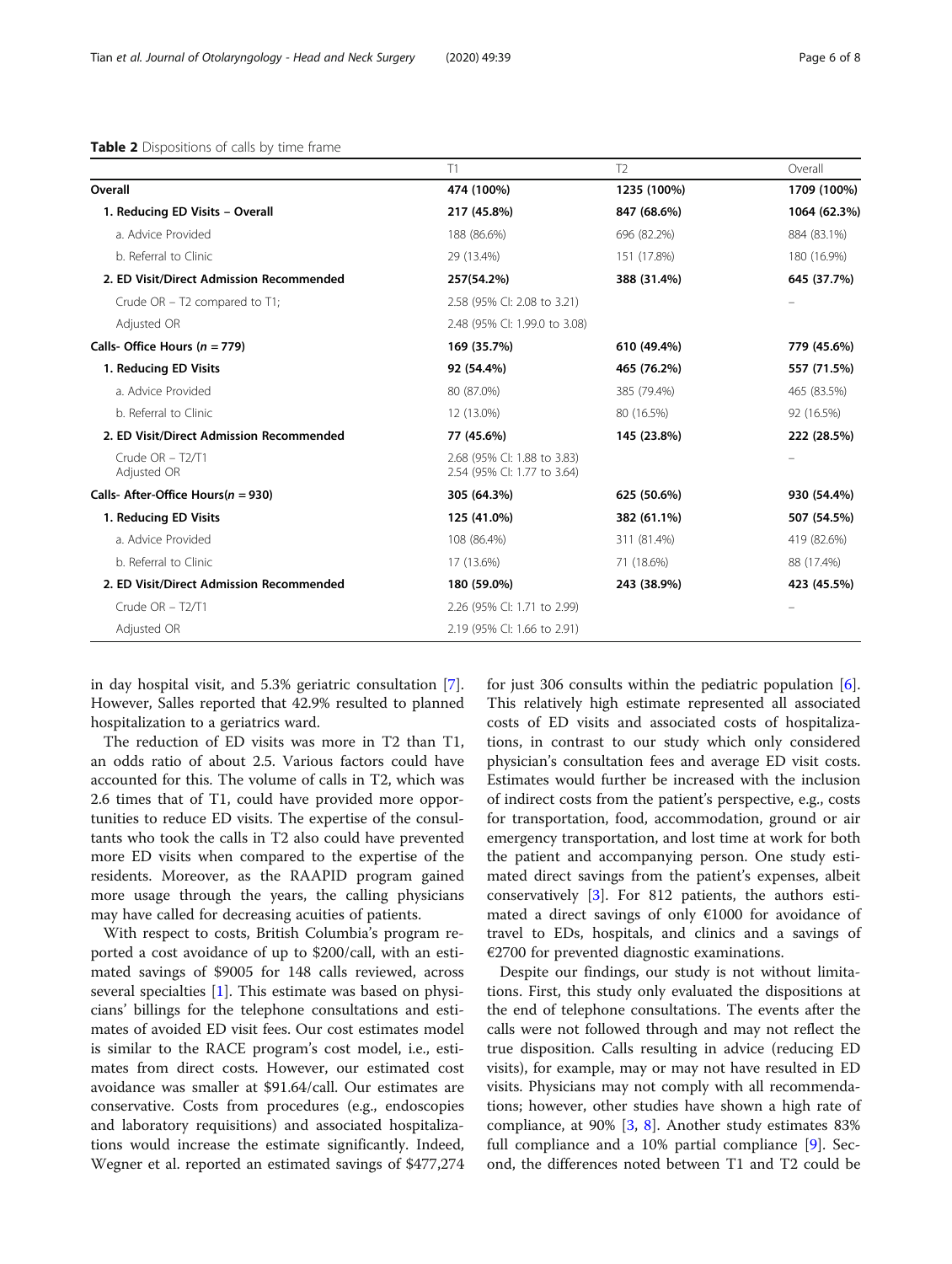<span id="page-6-0"></span>

| <b>Table 3</b> Cost avoided |  |
|-----------------------------|--|
|-----------------------------|--|

| (1)                                                 | Cost Avoided per Call <sup>a</sup> (2) | Cost Avoided<br>$(1)$ <sup>*</sup> $(2)$<br>(Mean Cost Avoided per Call) <sup>b</sup> |
|-----------------------------------------------------|----------------------------------------|---------------------------------------------------------------------------------------|
| Time 1: Office Hours $T(n = 169)$                   |                                        | \$17,924.88<br>(\$106.06)                                                             |
| Office hours: advice $(n = 80)$                     | 205.17                                 | 16,413.60                                                                             |
| Office hours: referral to clinic ( $n = 12$ )       | 125.94                                 | 1511.28                                                                               |
| Office hours: ED $(n = 77)$                         | $\mathbf{0}$                           | 0.00                                                                                  |
| Time 1: After-Office Hours ( $n = 305$ )>           |                                        | 24,299.34<br>(79.67)                                                                  |
| After-Office hours: advice $(n = 108)$              | 205.17                                 | 22,158.36                                                                             |
| After-Office hours: referral to clinic ( $n = 17$ ) | 125.94                                 | 2140.98                                                                               |
| After-Office hours: ED ( $n = 180$ )                | $\Omega$                               | 0.00                                                                                  |
| All calls in T1 $(n = 474)$                         |                                        | 42,224.22<br>(89.08)                                                                  |
| Time 2: Office Hours ( $n = 610$ )                  |                                        | 41,644,25<br>(68.27)                                                                  |
| Office hours: Advice Given ( $n = 385$ )            | 127.43                                 | 49,060.55                                                                             |
| Office hours: Refer0ral 0to clinic ( $n = 80$ )     | 48.2                                   | 3856.00                                                                               |
| Office hours: ED referral ( $n = 145$ )             | $-77.74$                               | $-11,272.30$                                                                          |
| Time 2: After-Office Hours ( $n = 625$ )            |                                        | 72,749.61<br>(116.40)                                                                 |
| After-Office hours: advice $(n = 311)$              | 205.17                                 | 63,807.87                                                                             |
| After-Office hours: referral to clinic ( $n = 71$ ) | 125.94                                 | 8941.74                                                                               |
| After-Office hours: ED ( $n = 243$ )                | 0                                      | 0.00                                                                                  |
| All calls in T2 $(n = 1235)$                        |                                        | 114,393.86<br>(92.63)                                                                 |
| All calls in T1 and T2 $(n = 1709)$                 |                                        | \$156,618.08<br>(591.64)                                                              |

 $\frac{a}{b}$  See Additional file 1 for detailed computations of the costs avoided per call b Mean Cost Avoided per Call = (Cost avoided)/n

driven by other factors which we were not able to discern. For example, the disproportionately large volume of calls in T2 could represent an increased willingness to use the service in cases which were not as severe compared to when the service initially was launched. And, third, RAAPID policy routed all non-urgent calls received from 2200-0900H to 0900H. As familiarity with the calls increased by the RAAPID center, a disproportionately greater number of calls may have been routed to office hours over time.

# Conclusion

Telephone consultations to OHNS reduced ED visits and specialty consultations in northern Alberta. The telephone consultations facilitated access to OHNS specialists, allowing for patients to be cared for in the community. Collaborative care was delivered while preserving the primary care physicians' clinical responsibility for the patients.

#### Supplementary information

Supplementary information accompanies this paper at [https://doi.org/10.](https://doi.org/10.1186/s40463-020-00439-0) [1186/s40463-020-00439-0](https://doi.org/10.1186/s40463-020-00439-0).

```
Additional file 1.
```
#### Abbreviations

E.D.: Emergency Department; O.H.N.S.: Otolaryngology – Head and Neck Surgery; R.A.A.P.I.D.: Referral, Access, Advice, Placement, Information, and Destination program; R.A.C.E.: Rapid Access to Consultative Expertise; T1: Time 1; T2: Time 2

#### Acknowledgments

None.

#### Authors' contributions

All authors contributed substantially to the study conception, design, and interpretation of data. DB and JM contributed substantially to the acquisition of data. PT and DE drafted and revised the article. All authors reviewed the article and gave final approval of the version to be published.

### Funding

This study received no funding.